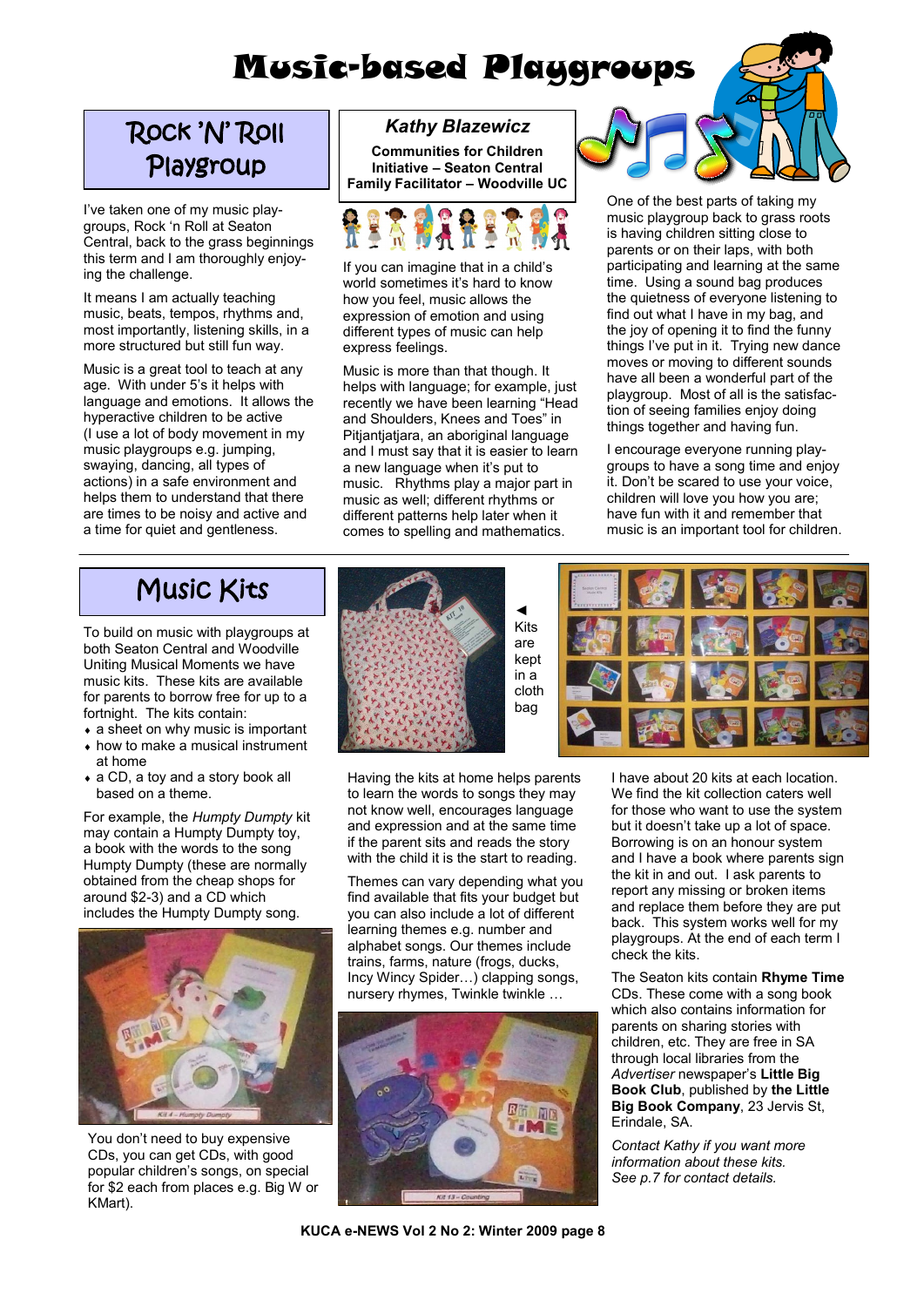## Rock 'n' Roll Music: What it looks like

#### **Welcome and sign in**

There are toys placed outside and in other rooms for the children to access and inside the Rock "n Roll room is a craft for the children and parents to do. I try not to have toys in the room where I am doing music as it is unsafe to have clutter, especially in big groups. Make sure safety comes first especially when you are moving.

#### **Craft: making an instrument**

(*This allows everyone time to come in before the music begins.)*

**Music time** (*approximately 20 minutes – depending on attention span of children*)

- Each child picks a percussion instrument and sits down with parent/carer
- **Beats:** (*this gets the attention and focus of everyone).* I start with the "crotchet" or 1 beat note (which I call Tahn) and I count as we clap and play instruments. I also use my body and stamp the beat so that the children can feel the beat through the floor. When it comes time to stop I put my hand up and my other hand to my mouth to say 'Shh!!' The children catch on very quickly to the action, even the smallest ones. Of course at this age you can"t expect them all to do it at the same time or wait for the straggler so you keep the flow going. Other names I use for notes are Tee-Tee, Tick-a-Tock-a – these came from the music teacher who started Musical Moments at Woodville.

**Welcome song** – I include the children"s names in the song: e.g.

Oh what do you think my name is, I wonder if you know? My name is Kathy hello, hello, hello, hello, hello, hello, hello. Oh what do you think his/her name is, I wonder if you know? His/her name is ..... hello, hello, hello, hello, hello, hello, hello.

The **Hello Song** from *The Fairies* is also a good one.

I try and keep the same songs at the start and finish as it becomes a signal to the children what's happening.

**Songs:** *I use songs with actions as well as quiet songs throughout the session. Common songs are the best as the parents know them but sometimes I teach the parents new songs and give them the words to help them. Using your own words to*  *common tunes can also be an advantage at times.*

- *Actions* e.g. "we"re going up", help children to know that music isn"t the same all the time, it rises and falls; and by doing this with out bodies we help them make the connection.
- The 'Sound Bag' is something I use during the session. I have different sounds e.g. bells, squeaky toys or scrunched up cellophane paper. The children have to listen to find out what I have in the bag and when they have a guess I give them the chance to look in my bag to see what it is. This only lasts as long as the attention of the children; if they aren"t listening drop it and go back to songs, try again later.
- I continue the music with action and quiet songs again and then finish with a song to pack away the musical instruments. (It's great to teach children to put away and tidy up as well.) Our pack up song is:

Let's put the instruments away in their box, put the instruments away, Let's put the instruments away in the box, we'll use them on another day.

This normally lasts 15-20 minutes.

 $\triangleright$  We then go off to wash our hands (*with another song*) and have fruit time.

This is the way we wash our hands, wash our hands, wash our hands, This is the way we wash our hands here at Rock 'n Roll Playgroup.

This is the way we dry our hands, dry our hands, dry our hands, This is the way we dry our hands here at Rock 'n Roll Playgroup. *or*

Wash your dirty hands, wash your dirty hands, Rub and scrub and rub and scrub and wash your dirty hands.

At *Musical Moments* at Woodville I use a **grace** before we eat:

Thank you God for the grub *boom boom boom,*

Thank you God for providing for us, I hope we're not greedy, I hope we're not speedy, Just want to thank you for the grub. One, Two, Three: THANKS.

We beat the rhythm on the tables as we sing and the children look forward to it. Leanne from Henley Fulham uses a softer, spoken grace and that works for her, so it's a matter of finding what's right for you.

- **Dance:** I use CD"s for dance High 5, Fairies, Rock "n Roll for Kids or even classical music, to give children different musical experiences.
	- Sometimes I use scarves or dancing ribbons to help out.
	- Parents can copy your dance or you can teach them an easy step. (I never worry about the proper dance steps at this age.)
	- The steps I use are: holding hands with the child, gently pull them into you and out again – this is done twice and you count as you go; on the 3<sup>rd</sup> time you twirl them under your arm. Children get to know that on the count of 3 they twirl.
	- Other dances can be *High 5* and the actions that go with the song you are using e.g. hide your eyes (*cover eyes with hands*) and count to 10 (*holding up 10 fingers*), ready or not (*move hands in front of you in a running motion*) I"m going to find you again (*hand above your eyes looking out*)
	- **Group dance:** We always end our dance time with old favourites e.g. *Ring a ring a rosie* (but I use names instead of "a- tishoo") and the *Hokey Pokey*.
	- Sometimes I use a parachute to keep the circle. (*However, children get very excited when the parachute comes out.*)
- **Goodbye song** (*sometimes using a parachute to hide the children*)

Where are the children, where are the children?

Here they are, here they are. We've had fun at playgroup, we've had fun at playgroup, Bye for now, bye for now.

*Sung to Frére Jacques* (*This is a common playgroup one*)

As long as you are enthusiastic about what you do and you do it your way the children will love it. It doesn't matter if you can't sing or dance properly, or get out of time every now and then, as long as you are enjoying it. The children sense when you're not comfortable and you won"t get the same response.

#### **Resources:**

*The New Useful Book* from ABC Play School is very helpful with music and ideas, things to make and hints. It's normally available at the ABC shop and some other big book stores. The other book I find useful, although harder to obtain, is the *Merrily, Merrily* book of songs and rhymes from the Nursing Mothers' Association of Australia.